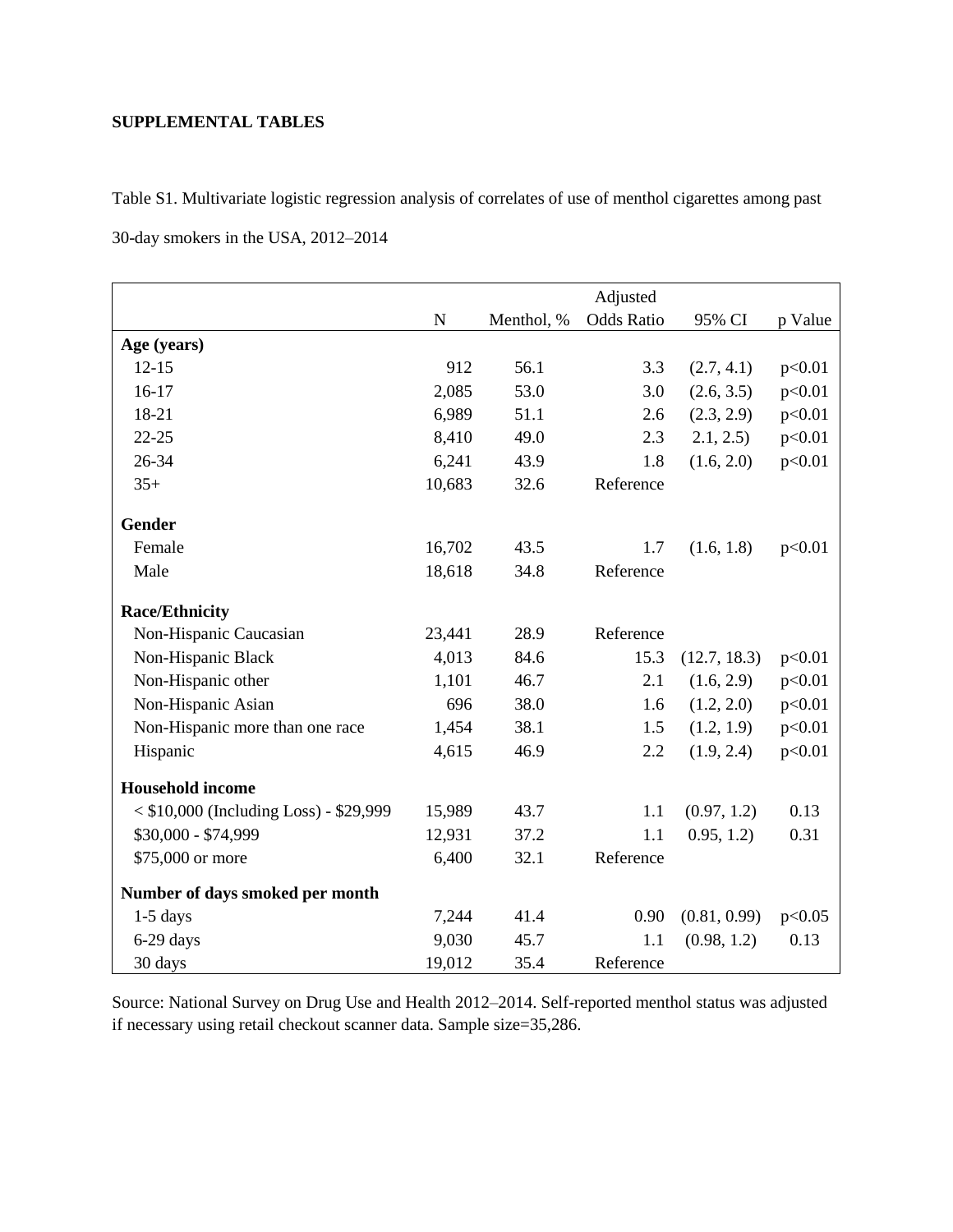Table S2. Multivariate logistic regression analysis of correlates of use of menthol cigarettes among past 30-day smokers in the USA, 2012-2014.<sup>a</sup>

|                                       |        |           |            | Adjusted          |            |          |
|---------------------------------------|--------|-----------|------------|-------------------|------------|----------|
|                                       |        | ${\bf N}$ | Menthol, % | <b>Odds Ratio</b> | 95% CI     | p Value  |
| Age (years)                           |        |           |            |                   |            |          |
| $12 - 15$                             |        | 912       | 56.1       | 3.3               | (2.7, 4.1) | p<0.01   |
| $16-17$                               |        | 2,085     | 53.0       | 3.1               | (2.7, 3.5) | p<0.01   |
| 18-21                                 |        | 6,989     | 51.1       | 2.6               | (2.3, 2.9) | p<0.01   |
| $22 - 25$                             |        | 8,410     | 49.0       | 2.3               | 2.1, 2.5)  | p<0.01   |
| 26-34                                 |        | 6,241     | 43.9       | 1.8               | (1.6, 2.0) | p<0.01   |
| $35+$                                 |        | 10,683    | 32.6       | Reference         |            |          |
| <b>Race/Ethnicity</b>                 |        |           |            |                   |            |          |
| Non-Hispanic Caucasian                | Female | 4,570     | 34.4       | 1.8               | (1.6, 2.0) | p<0.01   |
|                                       | Male   | 3,559     | 23.9       | Reference         |            |          |
| Non-Hispanic Black                    | Female | 1,602     | 87.0       | 1.4               | (1.1, 2.0) | p<0.05   |
|                                       | Male   | 1,823     | 82.6       | Reference         |            |          |
| Non-Hispanic other                    | Female | 273       | 43.6       | 0.8               | (0.5, 1.3) | $p=0.36$ |
|                                       | Male   | 233       | 49.5       | Reference         |            |          |
| Non-Hispanic Asian                    | Female | 134       | 51.6       | 2.2               | (1.3, 3.7) | p<0.01   |
|                                       | Male   | 203       | 32.1       | Reference         |            |          |
| Non-Hispanic more than one race       | Female | 375       | 38.8       | 1.0               | (0.7, 1.6) | $p=0.89$ |
|                                       | Male   | 338       | 37.6       | Reference         |            |          |
| Hispanic                              | Female | 1,108     | 54.4       | 1.7               | (1.4, 2.1) | p<0.01   |
|                                       | Male   | 1,383     | 42.2       | Reference         |            |          |
| <b>Household</b> income               |        |           |            |                   |            |          |
| <\$10,000 (Including Loss) - \$29,999 |        | 15,989    | 43.7       | 1.1               | (1.0, 1.2) | 0.12     |
| \$30,000 - \$74,999                   |        | 12,931    | 37.2       | 1.1               | (1.0, 1.2) | 0.32     |
| \$75,000 or more                      |        | 6,400     | 32.1       | Reference         |            |          |
| Number of days smoked per month       |        |           |            |                   |            |          |
| $1-5$ days                            |        | 7,244     | 41.4       | 0.9               | (0.8, 1.0) | p<0.05   |
| 6-29 days                             |        | 9,030     | 45.7       | 1.1               | (1.0, 1.2) | 0.13     |
| 30 days                               |        | 19,012    | 35.4       | Reference         |            |          |

Source: National Survey on Drug Use and Health 2012–2014. Self-reported menthol status was adjusted if necessary using retail checkout scanner data. Sample size=35,286.

<sup>a</sup> Model incudes interaction between sex and race.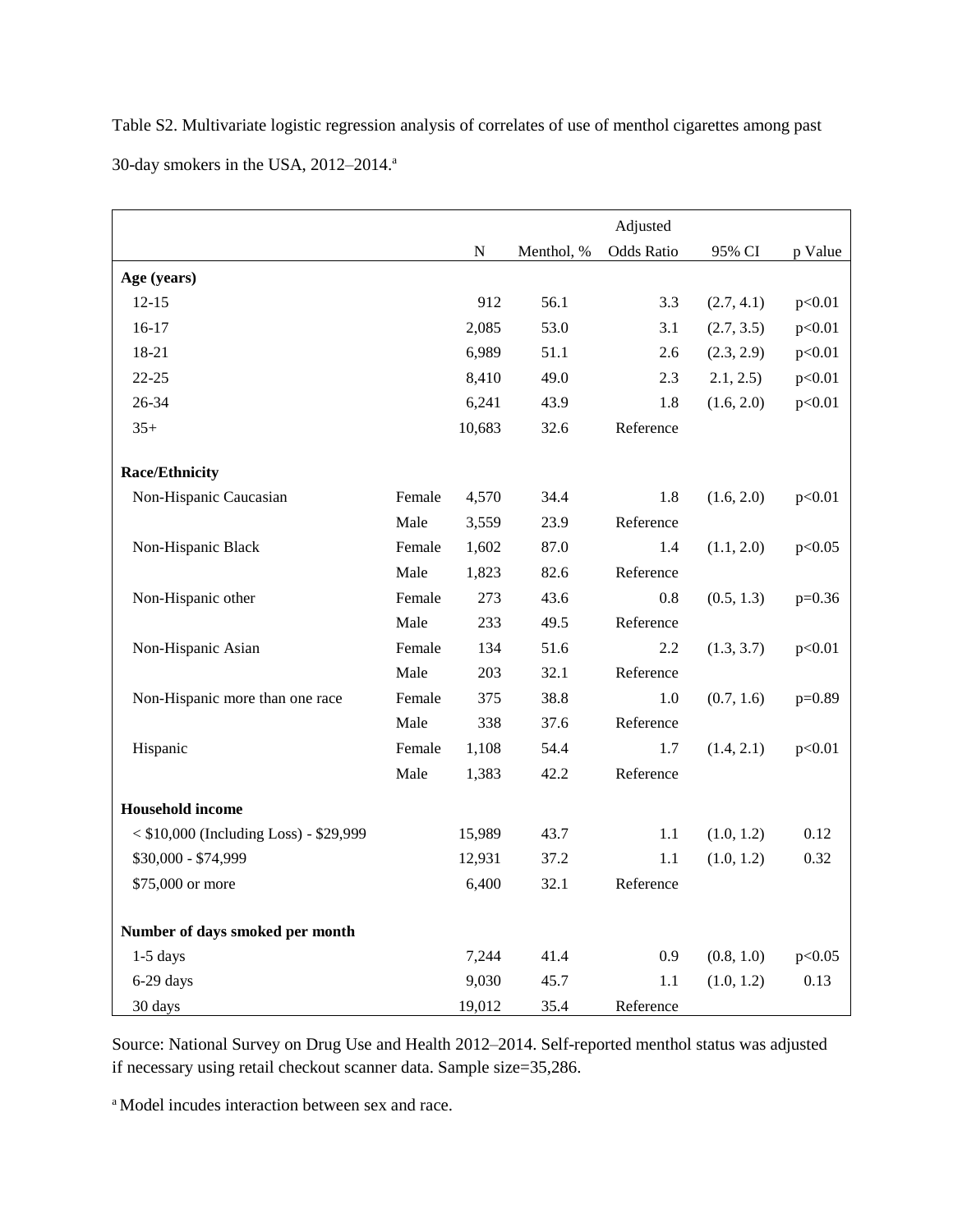Table S3. Top 10 cigar brands among past 30-day cigarette and cigar smokers, by time period and menthol cigarette status, weighted percentages.<sup>a</sup>

| 2004-2007                        |         |                       |                                      |  |  |
|----------------------------------|---------|-----------------------|--------------------------------------|--|--|
| <b>Menthol Cigarette Smokers</b> |         |                       | <b>Non-Menthol Cigarette Smokers</b> |  |  |
| <b>Brand</b>                     | Percent | <b>Brand</b>          | Percent                              |  |  |
| Black & Mild                     | 47.1    | Black & Mild          | 26.9                                 |  |  |
| <b>Swisher Sweets</b>            | 17.0    | <b>Swisher Sweets</b> | 21.0                                 |  |  |
| Phillies                         | 8.3     | Phillies              | 6.8                                  |  |  |
| <b>Dutch Masters</b>             | 5.4     | <b>Backwoods</b>      | 4.0                                  |  |  |
| White Owl                        | 3.8     | White Owl             | 2.8                                  |  |  |
| Garcia y Vega                    | 2.0     | Al Capone             | 2.7                                  |  |  |
| Al Capone                        | 1.6     | Cohiba cigars         | 4.0                                  |  |  |
| <b>Backwoods</b>                 | 1.5     | Garcia y Vega         | 2.8                                  |  |  |
| Cohiba cigars                    | 2.0     | Macanudos             | 3.4                                  |  |  |
| Macanudos                        | 0.9     | <b>Dutch Masters</b>  | 2.1                                  |  |  |
|                                  |         | 2008-2011             |                                      |  |  |
| <b>Menthol Cigarette Smokers</b> |         |                       | <b>Non-Menthol Cigarette Smokers</b> |  |  |
| <b>Brand</b>                     | Percent | <b>Brand</b>          | Percent                              |  |  |
| Black & Mild                     | 46.2    | Black & Mild          | 29.4                                 |  |  |
| <b>Swisher Sweets</b>            | 16.5    | <b>Swisher Sweets</b> | 18.8                                 |  |  |
| White Owl                        | 5.4     | Phillies              | 3.6                                  |  |  |
| Phillies                         | 4.8     | White Owl             | 3.1                                  |  |  |
| <b>Dutch Masters</b>             | 5.1     | <b>Dutch Masters</b>  | 3.2                                  |  |  |
| Al Capone                        | 2.1     | Al Capone             | 2.9                                  |  |  |
| <b>Backwoods</b>                 | 2.2     | <b>Backwoods</b>      | 2.4                                  |  |  |
| Garcia y Vega                    | 1.8     | Cohiba cigars         | 5.3                                  |  |  |
| Prime Time Little Cigars         | 0.8     | Romeo y Julieta       | 3.9                                  |  |  |
| Cohiba cigars                    | 1.6     | Garcia y Vega         | 1.6                                  |  |  |
|                                  |         | 2012-2014             |                                      |  |  |
| <b>Menthol Cigarette Smokers</b> |         |                       | <b>Non-Menthol Cigarette Smokers</b> |  |  |
| <b>Brand</b>                     | Percent | <b>Brand</b>          | Percent                              |  |  |
| Black & Mild                     | 43.6    | Black & Mild          | 30.4                                 |  |  |
| <b>Swisher Sweets</b>            | 15.9    | <b>Swisher Sweets</b> | 19.5                                 |  |  |
| White Owl                        | 6.5     | White Owl             | 4.7                                  |  |  |
| <b>Dutch Masters</b>             | 5.6     | <b>Backwoods</b>      | 3.2                                  |  |  |
| Al Capone                        | 2.0     | Phillies              | 3.3                                  |  |  |
| Phillies                         | 2.7     | <b>Dutch Masters</b>  | 2.8                                  |  |  |
| <b>Backwoods</b>                 | 1.9     | Al Capone             | 2.2                                  |  |  |
| Garcia y Vega                    | 2.2     | Cohiba cigars         | 3.4                                  |  |  |
| Cohiba cigars                    | 2.5     | Romeo y Julieta       | 3.7                                  |  |  |
| Romeo y Julieta                  | 1.2     | Garcia y Vega         | 2.0                                  |  |  |

<sup>a</sup>Among those past 30-day cigar users who reported a recognizable brand they used most often in the past

month.